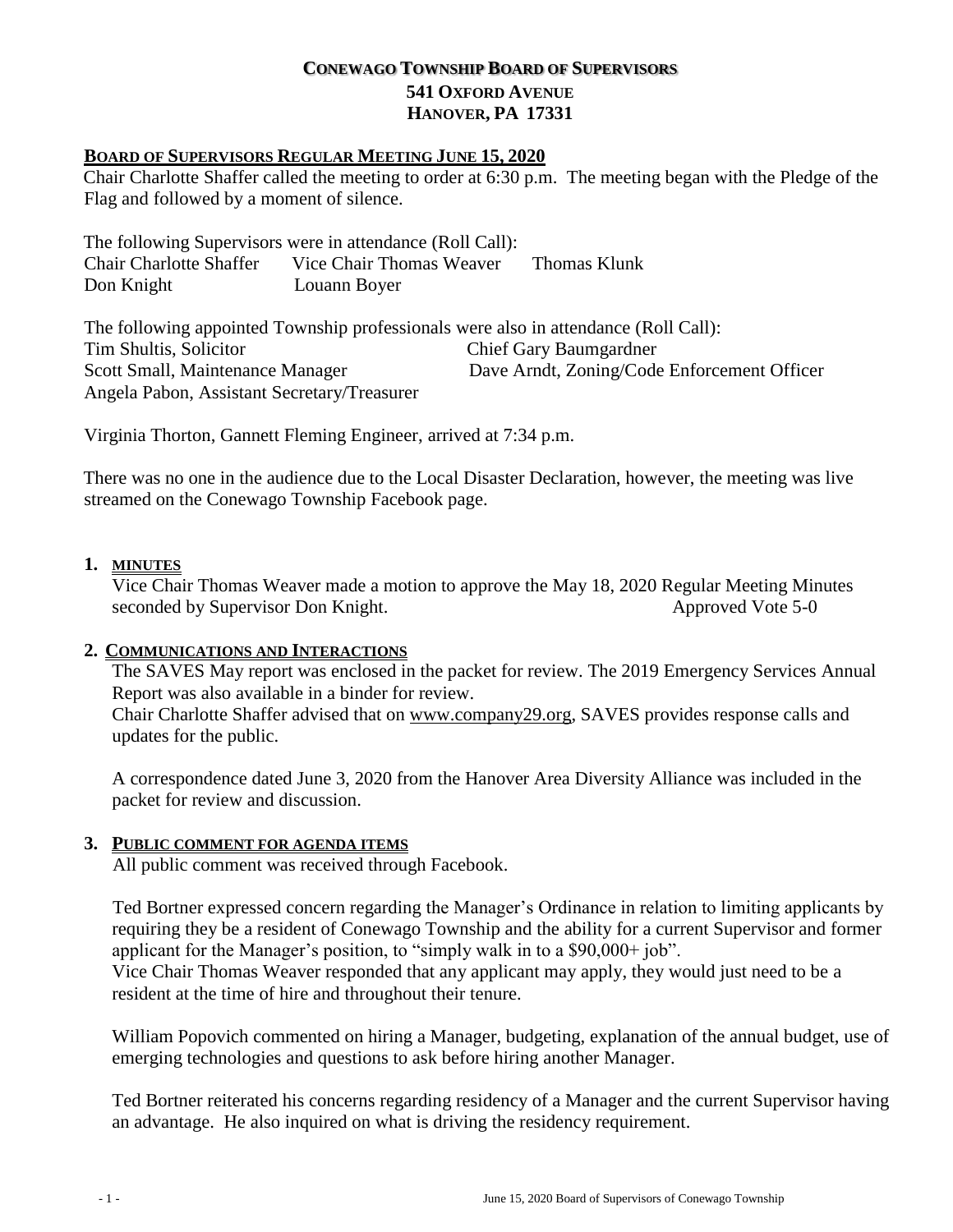Vice Chair Thomas Weaver advised the residency requirement is not uncommon and gives the individual a vested interest. He also advised he is not interested in applying for the Manager's position although he did apply prior.

William Popovich expressed concern regarding land use and zoning in relation to tax increases. He also commented on the Comprehensive Plan, hiring of a Professional Planner, the Solicitor, zoning policies and unsustainable growth.

Ted Bortner reemphasized his concern on limiting the Manager's position to residents.

## **4. REPORT FROM COMMITTEES/SUPERVISOR'S COMMENTS**

# **Administration**

Supervisor Louann Boyer made a motion to accept the Township Audit Report, seconded by Supervisor Thomas Klunk. Approved Vote 5-0

Discussion occurred regarding a resident request for a street light at the end of a private lane on Oxford Avenue. The board unanimously agreed to respond the same as the previous Board, declining the street light request but giving the resident the option to put in a streetlight at their own cost.

 Vice Chair Thomas Weaver made a motion to approve Ordinance 2020-A, Pretreatment Ordinance, recommended by the Planning Commission to approve the Ordinance as written, seconded by Supervisor Thomas Klunk. Approved Vote 5-0

Supervisor Don Knight made a motion to approve Resolution 2020-Q, Municipal Police Pension for 2013, seconded by Supervisor Thomas Klunk.

Vice Chair Thomas Weaver asked to amend the motion, before the vote, to add "based on the auditor's request to complete the record for 2013." Supervisor Don Knight agreed with the amendment.

Supervisor Don Knight made a motion to approve Resolution 2020-Q, Municipal Police Pension for 2013, based on the auditor's request to complete the record for 2013, seconded by Vice Chair Thomas Weaver. Approved Vote 5-0

Discussion occurred regarding the need to appoint a Chief Administrative Officer for Pension which was originally resolved to be the Township Manager. The Board decided to further discuss this at the July board meeting

Chair Charlotte Shaffer tabled the Comp Plan discussion until the Engineer arrives.

The Board discussed COVID-19 in regards to public meetings and reopening the Township and Police Department Offices. The Board agreed to open offices on June 16, 2020 but decided to wait to further discuss the opening of meetings to the public until the July meeting.

Discussion occurred regarding the role of the current Right-to-Know Officer.

Chair Charlotte Shaffer made a motion to appoint Dave Arndt the Right-to-Know Officer and Angela Pabon the alternate Right-to-Know Officer, seconded by Supervisor Thomas Klunk.

Denied Vote 3-2 Vice Chair Thomas Weaver, Supervisor Louann Boyer and Supervisor Don Knight voted against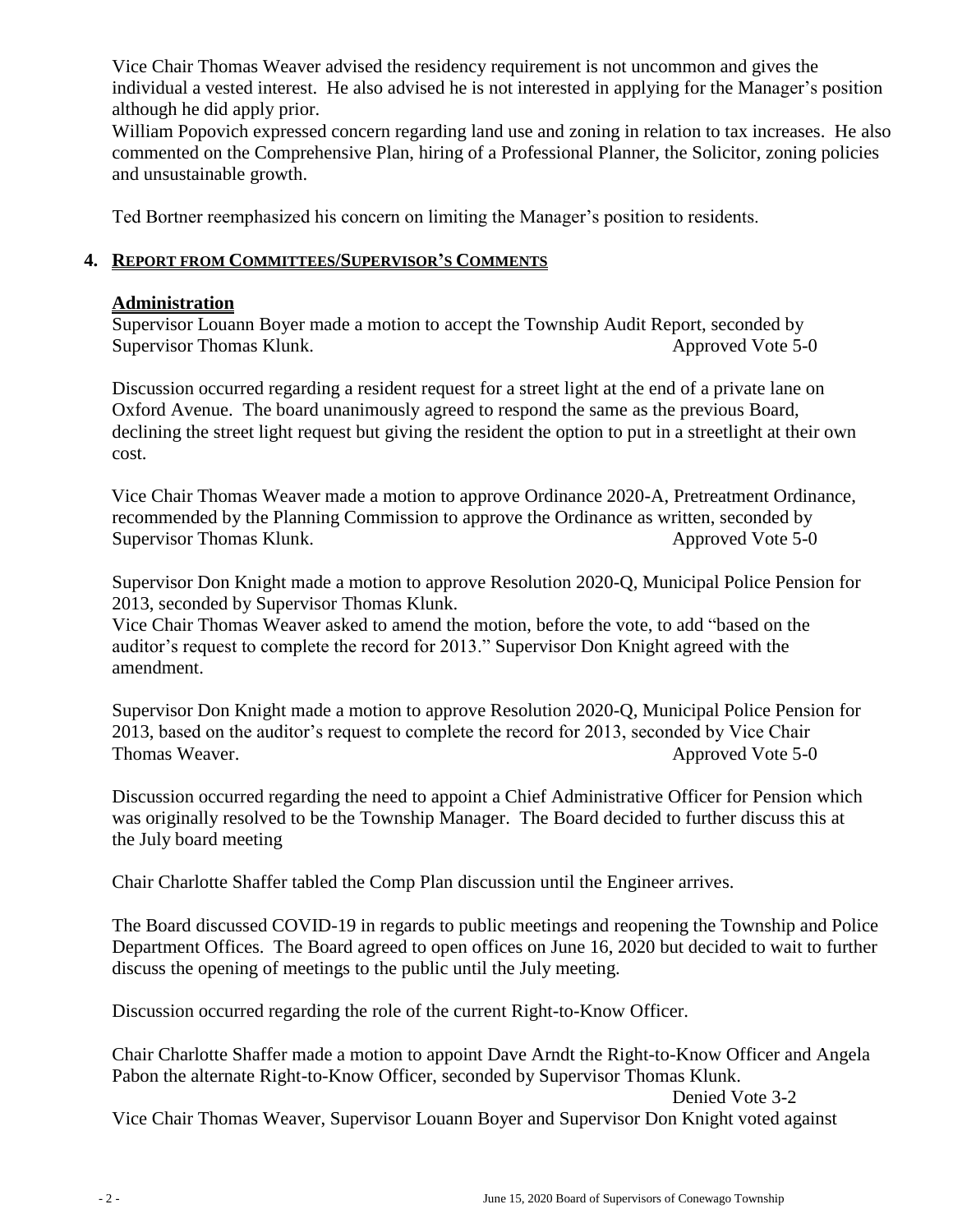Vice Chair Thomas Weaver will remain the Right-to-Know Officer and Dave Arndt the alternate Rightto-Know Officer.

Discussion occurred with the board and the Solicitor regarding communications with the Solicitor and there being one point of contact with the Solicitor to represent the Board unless a task is assigned to a specific Board member. No decisions were made.

### **STORMWATER**

Several stormwater penalty removal requests were received for the Board to review.

Vice Chair Thomas Weaver made a motion to remove penalties from accounts 820626-0, 831080-0, 715380-0, 08K13-0058-0, 701502-0 and 08K14-0025A-0, seconded by Supervisor Louann Boyer.

Supervisor Louann Boyer approved the Township staff to perform one-time removal of penalties for Stormwater, seconded by Vice Chair Thomas Weaver. Approved 5-0

#### **RECREATION**

Discussion occurred regarding the Venom Lacrosse Agreement and the Gettysburg Youth Soccer Club Agreement. The Solicitor advised the Agreements should include the Department of Health guidelines in regards to COVID-19 and waiver releases applicable to the township.

Vice Chair Thomas Weaver made a motion to approve the Venom Lacrosse Agreement and the Gettysburg Youth Soccer Club Agreement with the additions suggested by the Solicitor, seconded by Supervisor Don Knight. Approved Vote 5-0

## **5. REPORT FROM SECRETARY-TREASURER**

Supervisor Don Knight made a motion to approve the Secretary/Treasurer's Report, seconded by Vice Chair Thomas Weaver. Approved Vote 5-0

Supervisor Louann Boyer made a motion to approve the payment of the prepaid bills and all invoices noted on the report for May 16, 2020 – June 11, 2020, seconded by Supervisor Thomas Klunk. Approved Vote 5-0

#### **6. REPORTS FROM DEPARTMENTS**

#### **Police**

The Police Department's May report was enclosed in the packet for review. The May newsletter was also enclosed in the packet and approved for distribution to the public.

Chief Baumgardner advised the Police Department had 217 calls for service, 80 traffic stops- 26 citations, 20 warnings, 9 faulty cards, the rest were verbal warnings, 3 Alcohol related DUI's and one drug related DUI. Car 2 has been returned from repair from deer damage, the Buckle up grant is complete and is being finalized to submit for reimbursement from the State and an additional allocation of PPE was received from the County.

Supervisor Louann Boyer showed appreciation to Chief Baumgardner and the Police Department for an arrest made in relation to a death caused by a drug overdose. The supplier was arrested after a two- year investigation.

Vice Chair Thomas Weaver expressed appreciation to the Police Department for their participation in a drive by birthday parade for a 5 year old which included several police and emergency vehicles.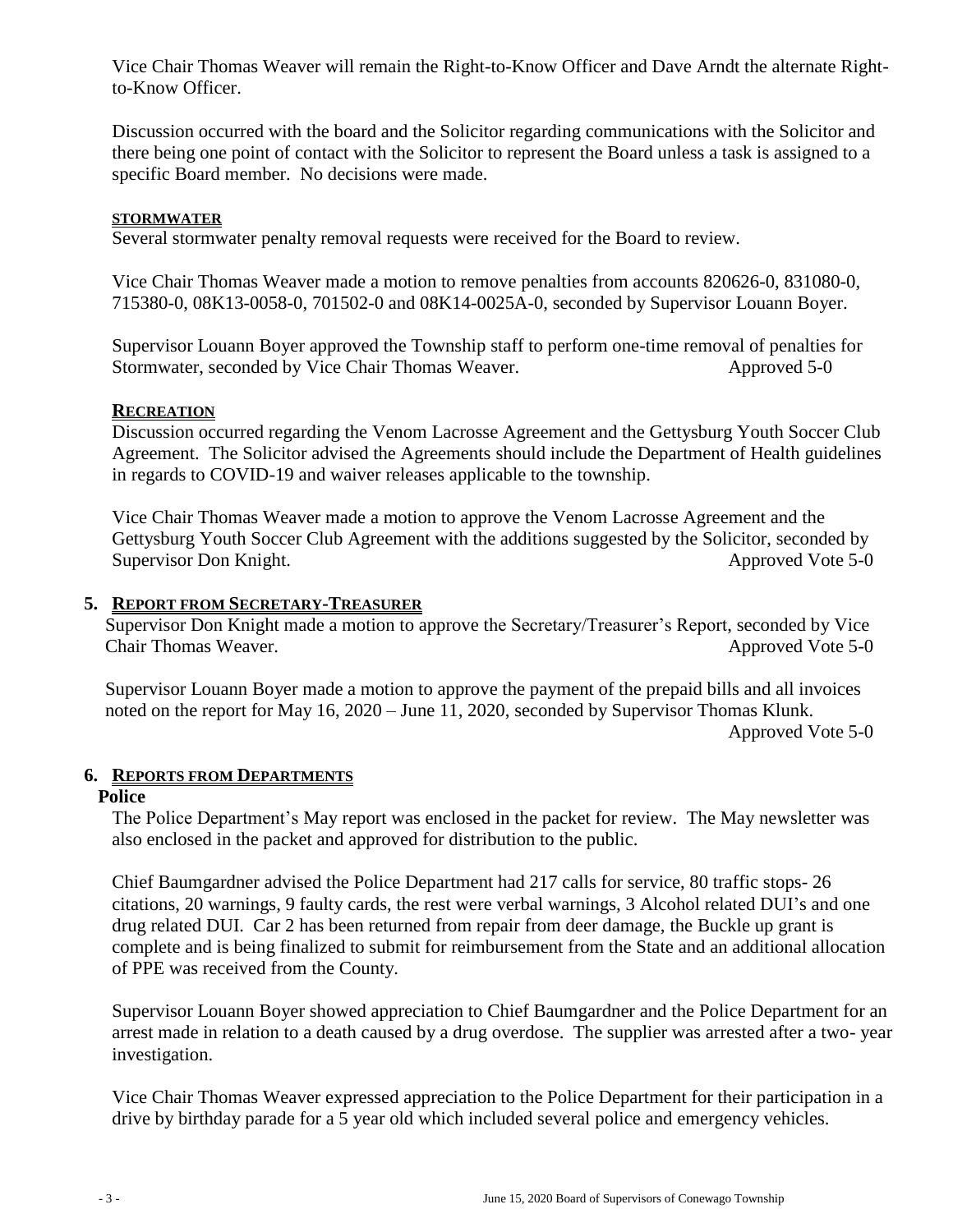Vice Chair Thomas Weaver commented on questions he had received regarding the Police Department. He explained that the Board was informed they did not need to go through the appointment process for at-will employees and it seems to have caused some confusion in the community. He advised that he would like to reaffirm that Gary Baumgardner is the Chief of Police at Conewago Township.

### **Township Solicitor Shultis**

Supervisor Louann Boyer made a motion to approve the Police Pension Budget Resolution 2020-R, seconded by Supervisor Don Knight. Approved Vote 5-0

Discussion occurred regarding having a hearing regarding the rezoning of 5 parcels off of Route 116.

Vice Chair Thomas Weaver made a motion to advertise for a public hearing for the Zoning Ordinance which will rezone approximately 202 acres comprising 5 parcels, the same parcels that were the subject of 2019-A Ordinance, from residential back to agricultural, seconded by Supervisor Louann Boyer. Approved Vote 5-0

The Board unanimously agreed to have Gannett Fleming update the township and zoning map with a suggestion from Supervisor Klunk to make the ag preserve area a different color on the township map.

Vice Chair Thomas Weaver made a motion to accept the proposal of \$4700.00 to retain Martin & Martin as expert testimony for the public hearing, seconded by Supervisor Don Knight.

Approved Vote 5-0

Discussion ensued regarding the advantages of retaining a personal planner like Martin & Martin, the cost to retain them as a personal planner and the cost of residential development.

Zoning/Code Enforcement Officer, Dave Arndt asked if there were any request from land owners to change the zoning and the Board advised no, not that they are aware.

Discussion occurred regarding the drafted Manager's Ordinance and changes made regarding residency, qualifications and gender neutrality.

Supervisor Louann Boyer made a motion to table action on the Manager's Ordinance, seconded by Chair Charlotte Shaffer.

> Approved Vote 4-1 Vice Chair Thomas Weaver voted against

#### **Maintenance Department**

The Maintenance report was included in the packet for review. Scott Small, Maintenance Manager, advised Met-Ed fixed the Chapel View Pump Station problem. Discussion occurred regarding Met-Ed failures.

#### **Municipal Authority**

The Municipal Authority report for May to June, 2020 was included in the packet for review.

Draft Municipal Authority meeting minutes for June were included in the packet for review.

#### **Township Engineer (Virginia Thorton, Gannett Fleming, Inc.)**

The Engineer's report for May was included in the packet for review.

Virginia Thornton advised the Poplar Street project is complete.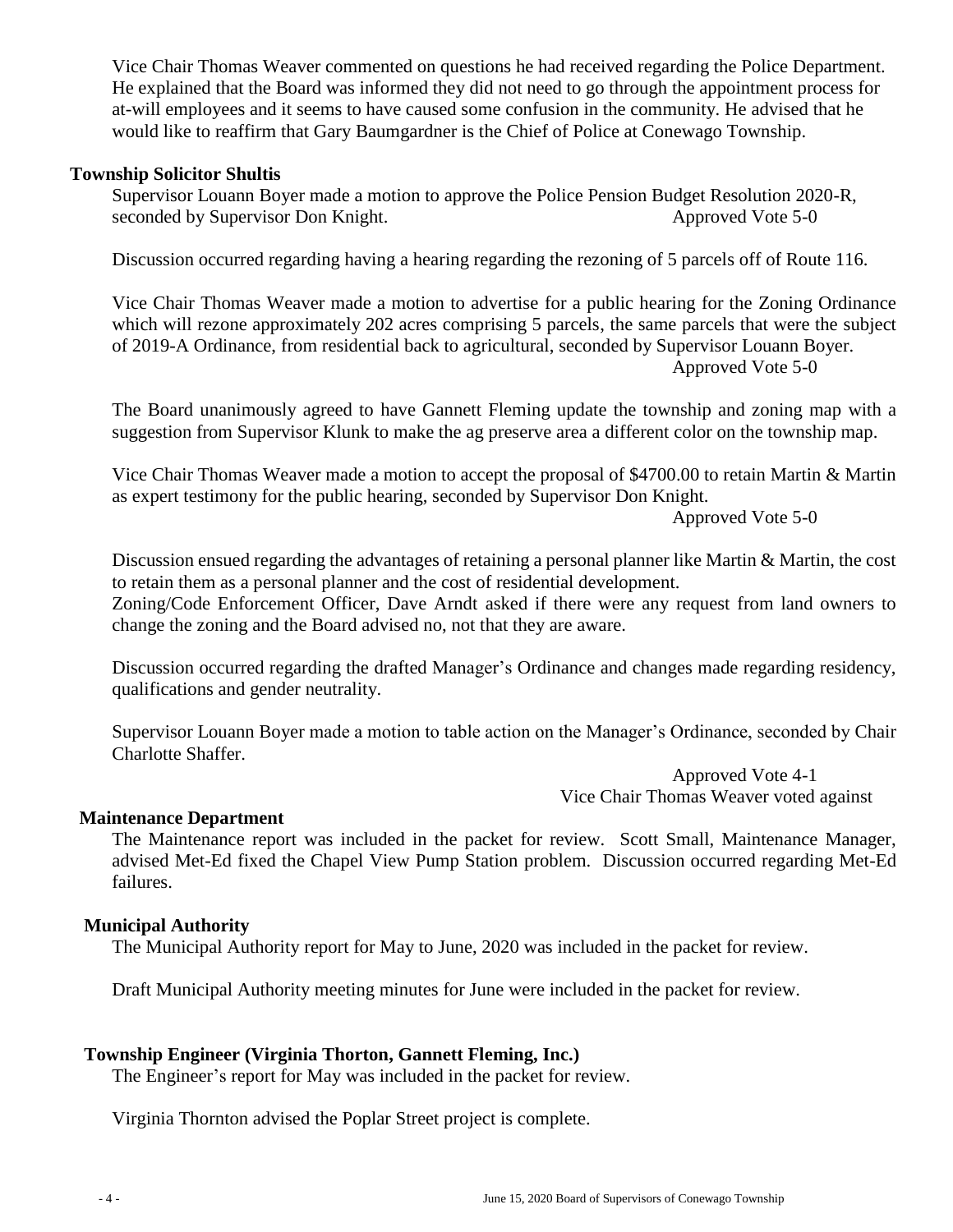Supervisor Don Knight made a motion to approve sending a Letter of Intent for the Army Corps for the Plum Creek Park pollution reduction plan project, seconded by Supervisor Louann Boyer. Approved Vote 5-0

Vice Chair Thomas Weaver made a motion to approve the change order and payment request for the Poplar Street project, seconded by Supervisor Louann Boyer. Approved Vote 5-0

Discussion occurred regarding the Comprehensive Plan. Virginia Thornton, Township Engineer, advised that as requested by the Planning Commission, the work already completed and the work needing to be completed on the Comprehensive Plan was reviewed. The cost for Gannett Fleming to update the Comprehensive Plan to include all edits by the Planning Commission and Township staff and put it into a document with oversite from Gannett Fleming's Planning group and engineer, it would be approximately \$6000.00. Vice Chair Thomas Weaver advised he will attend the next Planning Commission meeting to discuss the Comprehensive Plan.

## **7. CODE ENFORCEMENT**

Zoning/Code Enforcement Officer, Dave Arndt, reviewed his monthly report, dated June 4, 2020.

The Electronic Waste Collection will occur on June 18, 2020 from 11:30 a.m. until 2:30 p.m. at the Township Building.

#### **8. SUBDIVISION/LAND DEVELOPMENT**

The Planning Commission draft meeting minutes for June 4, 2020 were included in the packet for review.

Supervisor Thomas Klunk made a motion to accept a resignation request from Harold Hockensmith, seconded by Supervisor Don Knight. Approved Vote 5-0

Zoning/Code Enforcement Officer, Dave Arndt advised there is now a vacancy on the Planning Commission and the volunteer application is available on the website.

Vice Chair Thomas Weaver made a motion to approve Ordinance 2020-B, Chapter 83, Flood Plain Management Ordinance, recommended by the Planning Commission to approve ordinance as written, seconded by Supervisor Louann Boyer. Approved Vote 5-0

#### **9. ZONING**

There will be no Zoning Hearing Board meeting on July 1, 2020 due to no Zoning Hearing applications.

#### **10. Public Comment**

All public comment was received through Facebook.

Ted Bortner provided comment regarding the Pension Board and the responsibilities of the Administrative Officer of Pension.

Kevin Matthews commented on RJ Hall being the point of contact for the Pension.

Ted Bortner suggested SAVES for the hearing.

William Popovich commented on the efficiency of the office to process Right-to-Know request and the reduction in need to process these request if items were online.

Brian Ernst commented on the Attorney fees and comparison to Berwick Township.